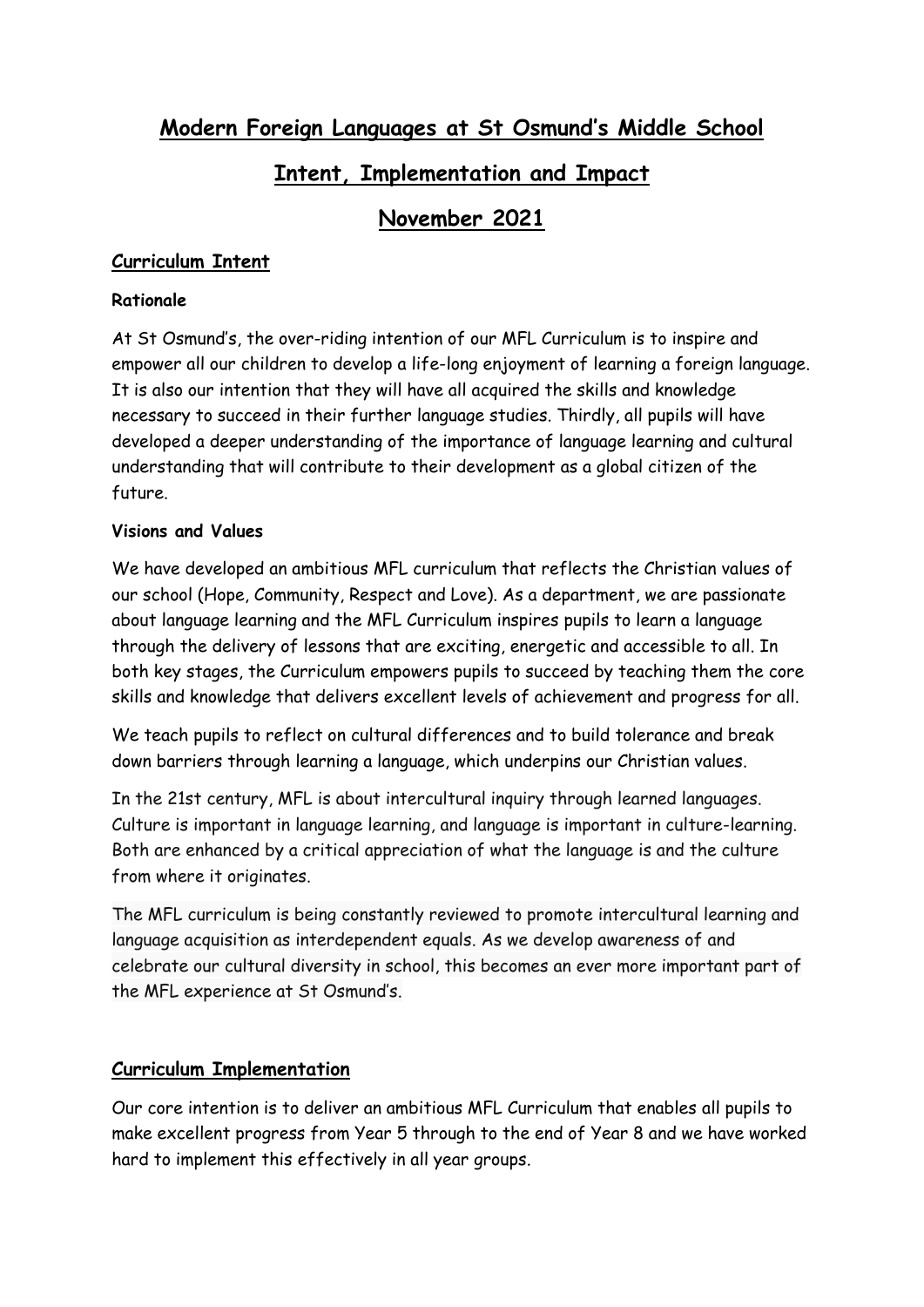#### **Assessment**

We have a clear summative assessment schedule that delivers the necessary information for tracking pupil attainment and progress at the key milestones across the school year, and have integrated it into the curriculum plans. We are improving tracking of progress by setting targets at the start of the academic year and reviewing progress at key points in the year. The results of assessments inform our individualised target setting and future lesson planning. After every formal assessment, pupils have the opportunity to review their performance and set personal targets for improvement. We prepare all pupils well for formal summative assessments and we have started to integrate GCSE style assessments into lessons and the assessment materials so they develop the necessary skills for success in the future.

We have a policy to use good formative assessment practices regularly within our teaching to ensure we identify misconceptions and gaps in understanding. We regularly review previous learning and integrate many recall activities at the start and during every lesson as part of our rigorous lesson planning. The use of formative assessment allows us to individualise lessons in real time and informs our planning of the next lessons.

## **Reading, Writing and Speaking**

Pupils at KS3 have Independent Learning Booklets and Knowledge Organisers, which give them all the key vocabulary and grammar structures required to access and succeed in the learning. The Knowledge Organisers link to each topic at KS3 and reflect the increasing levels of challenge and developing complexity planned into the curriculum. At KS2, pupils have Knowledge Organisers with all the key language and structures for the whole year.

We teach strategies for speaking, reading and writing overtly and include them in every lesson, as recall of skills is as important as recall of vocabulary and grammar. We use questioning constantly and effectively to check for learning, identify misconceptions and challenge pupils to think. Targeted questioning and a no hands up policy is now integrated into all lessons.

We model good examples of written work and success criteria for each piece of formal writing are and often refer to these for informal pieces as well. Pupils are very aware of what a good piece of writing looks like and its key components. The department has examples of banded written work for all year groups for each topic and we moderate writing each term.

We use sentence builders to promote access by all pupils to the key language and structures and to promote engagement of all pupils in a mixed ability classroom.

Speaking is the most challenging skill to acquire so our policy is to include speaking activities in every lesson. We aim to teach pupils the necessary structures and language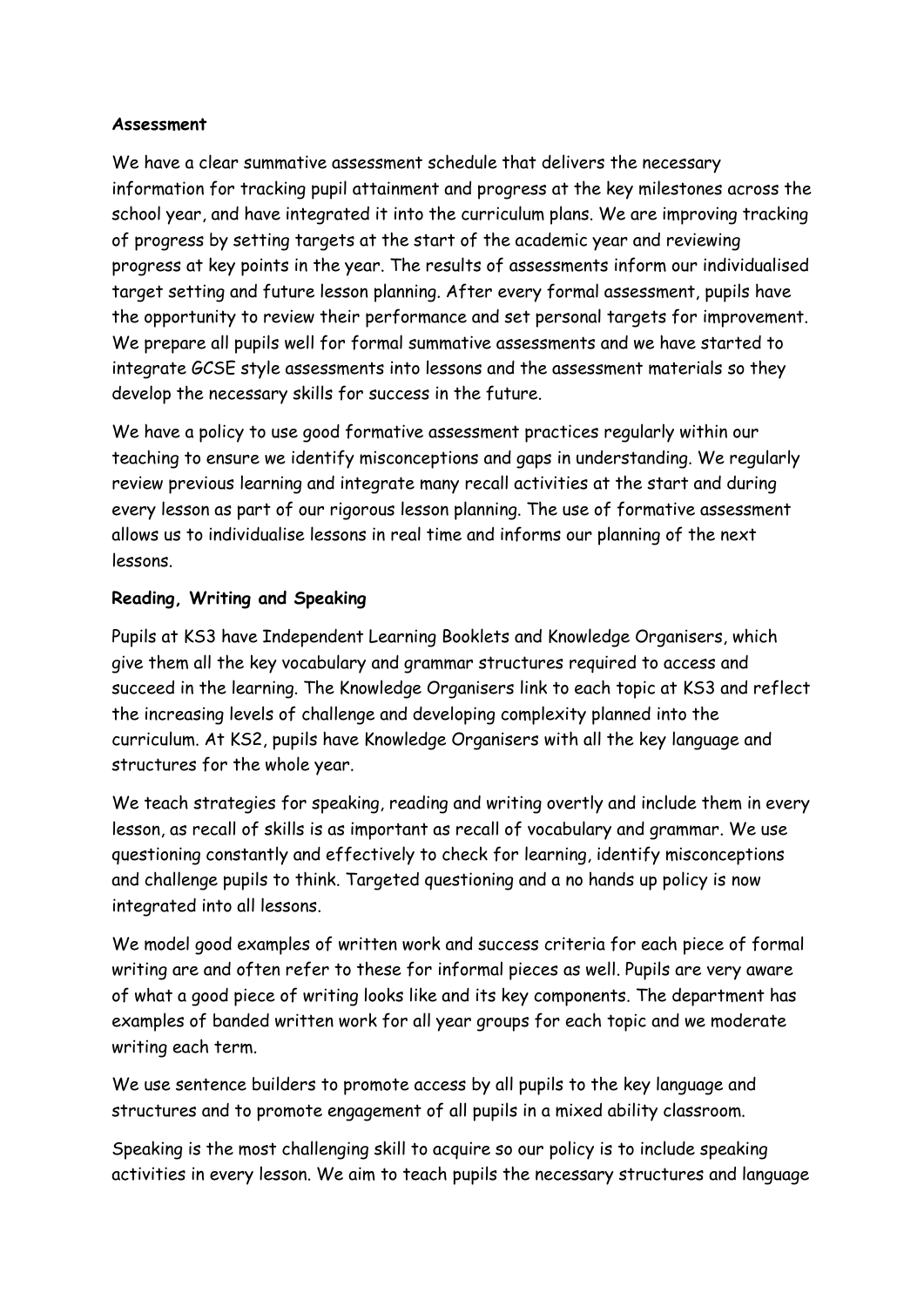to speak spontaneously, however this is difficult to implement well with limited curriculum time.

We try to use target language to immerse the children in the language but not at the expense of understanding the key language learning objectives.

#### **Roles and Responsibilities**

The SL reviews the MFL Curriculum annually to ensure it meets our needs and reflects current best practices within language teaching. While the subject lead is responsible for curriculum design, every teacher contributes to curriculum and lesson planning and creates individualised teaching resources for their own classes. We have been allocated collaborative Curriculum planning time. Resources are shared on the t:drive for everyone to use. The Schemes of Learning are clear and the team is able to implement them effectively.

The subject lead monitors and reviews quality of teaching and pupil outcomes by doing regular lesson observations, learning walks and scrutinises books. The MFL department at St Osmund's benefits from two experienced MFL specialist teachers up to Advanced Level standard. The SL is responsible for identifying gaps in teaching knowledge or skills and puts CPD in place.

The SL has bi-weekly meetings with the SLT lead to inform on MFL curriculum issues. There are termly subject meetings but MFL team regularly meets informally as and when the need arises.

## **Design**

At KS2 (Year 5 and 6) pupils continue to learn French and the curriculum builds on previous knowledge gained from their First School French language learning experience. We are currently reviewing the Year 3 and 4 Curriculum in all our feeder schools with the intention to get parity of experience. We hope to ensure that all feeder schools are delivering the same French Curriculum in Years 3 and 4 in terms of skills and knowledge. This year we introduced greater depth in literacy skills at KS2 and there is evidence of higher standards of writing in French

The focus in KS2 is on continuing to make language learning fun and enjoyable whilst also building on their core skills (Speaking, Listening, Reading and Writing) and subject knowledge in preparation for KS3.

At KS3 we make the learning more relevant by offering a choice of languages, French or Spanish for study from Year 7. Pupils can choose the language most relevant to their needs and interests. The KS3 curriculum is very ambitious with high challenge but we scaffold carefully to make it accessible to all.

The MFL Curriculum specifies the big ideas in terms of vocabulary knowledge and language skills central to mastery for each unit of study (module) with an integrated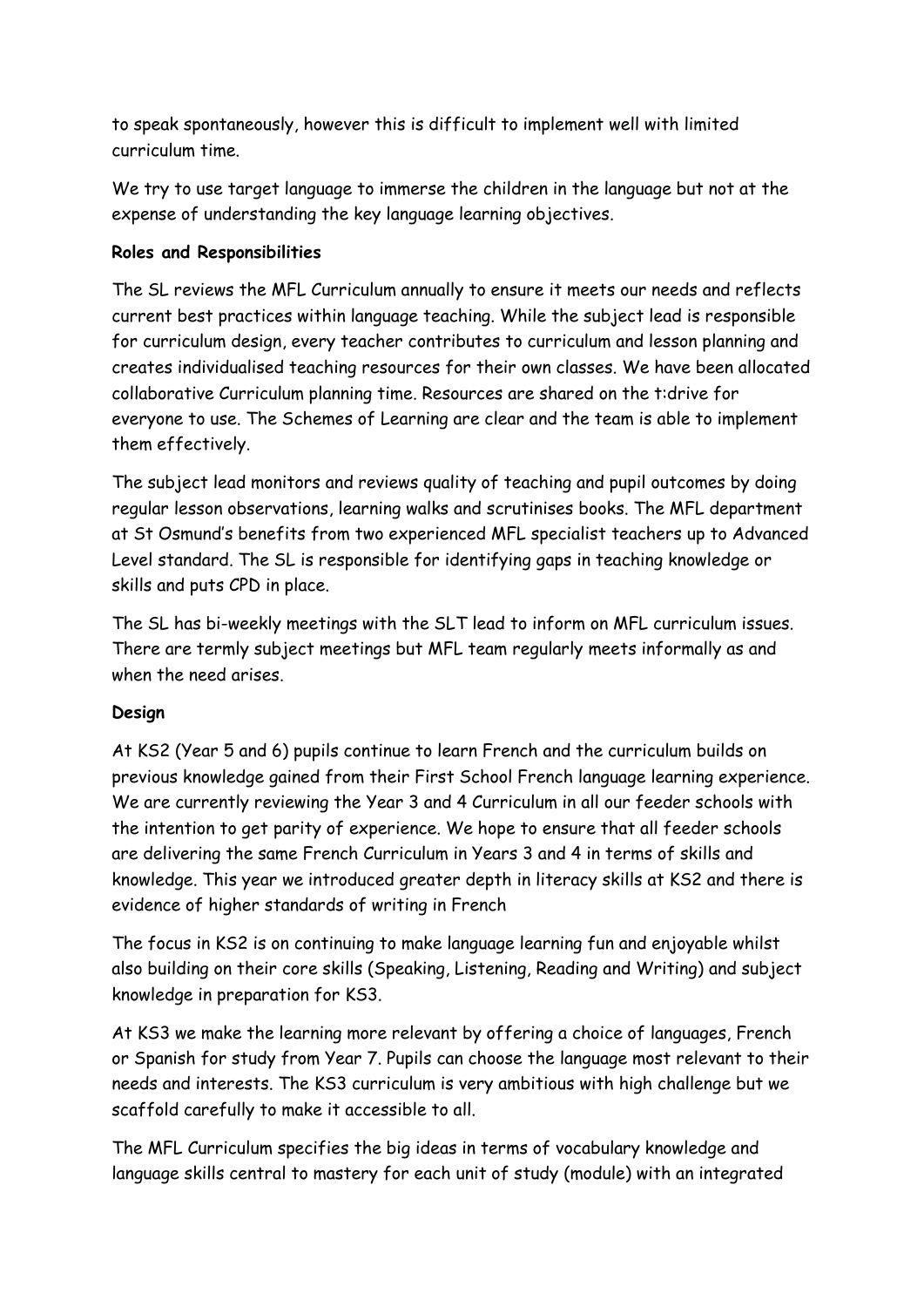assessment plan. The KS2 and 3 National Curriculums have informed our Curriculum design but also the needs of Thomas Hardyes and the revised GSCE requirements. We have recently introduced GCSE style writing and speaking tasks into the Curriculum so pupils are accumulating skills early on in KS3. We use the Racheal Hawkes Language Learning Steps to help pupils visualise and track their progress by skill in each Year group. All three Middle Schools work closely together with Thomas Hardyes Upper School to ensure consistent curriculum design.

We have four spiralled curriculum maps that show the language learning skills and vocabulary knowledge for each year and the progression between each Year group.

Language learning and progression is cumulative and we regularly refer back to previous learning as we build up knowledge and skills. The units of learning are not discrete, stand-alone units; it is a cumulative, spiralled learning path. Central to this is the longterm accumulation and retention of knowledge and skills. Lessons always begin with DNAs and regular revisiting of key vocabulary and concepts but with increasing complexity.

We teach key vocabulary and grammar concepts in lessons and then support by the use of Knowledge Organisers and independent learning booklets.

We use many techniques to scaffold the learning; writing frames, success criteria, acronyms, songs, low-stake quizzes to regularly recap previous learning and make it accessible to all. Sentence builders are now a key tool that we use to promote accelerated progress in writing and speaking.

We formally assess each Module/unit of study for the new explicit learning as well as checking the spiralled skill progression. Assessment informs our planning going forward to ensure full understanding of all key concepts. We use homework to consolidate and support the learning in class.

We try to keep the Curriculum fresh and implement new ideas for teaching based on recent research and we aim to deliver lessons that inspire, engage and promote effective learning.

## **Curriculum Impact**

## **Equality of Provision**

We carefully designed the MFL Curriculum to be accessible and challenging to all pupils, irrespective of their starting point. Our expectations are high for all pupils and we aim to achieve expected progress within all groups of pupils. We have implemented a PP support plan to ensure we quickly identify pupils requiring extra support, with strategic seating plans and peer support. We have detailed knowledge of SEN children who are supported by vocabulary sheets, knowledge organisers, scaffolded tasks and